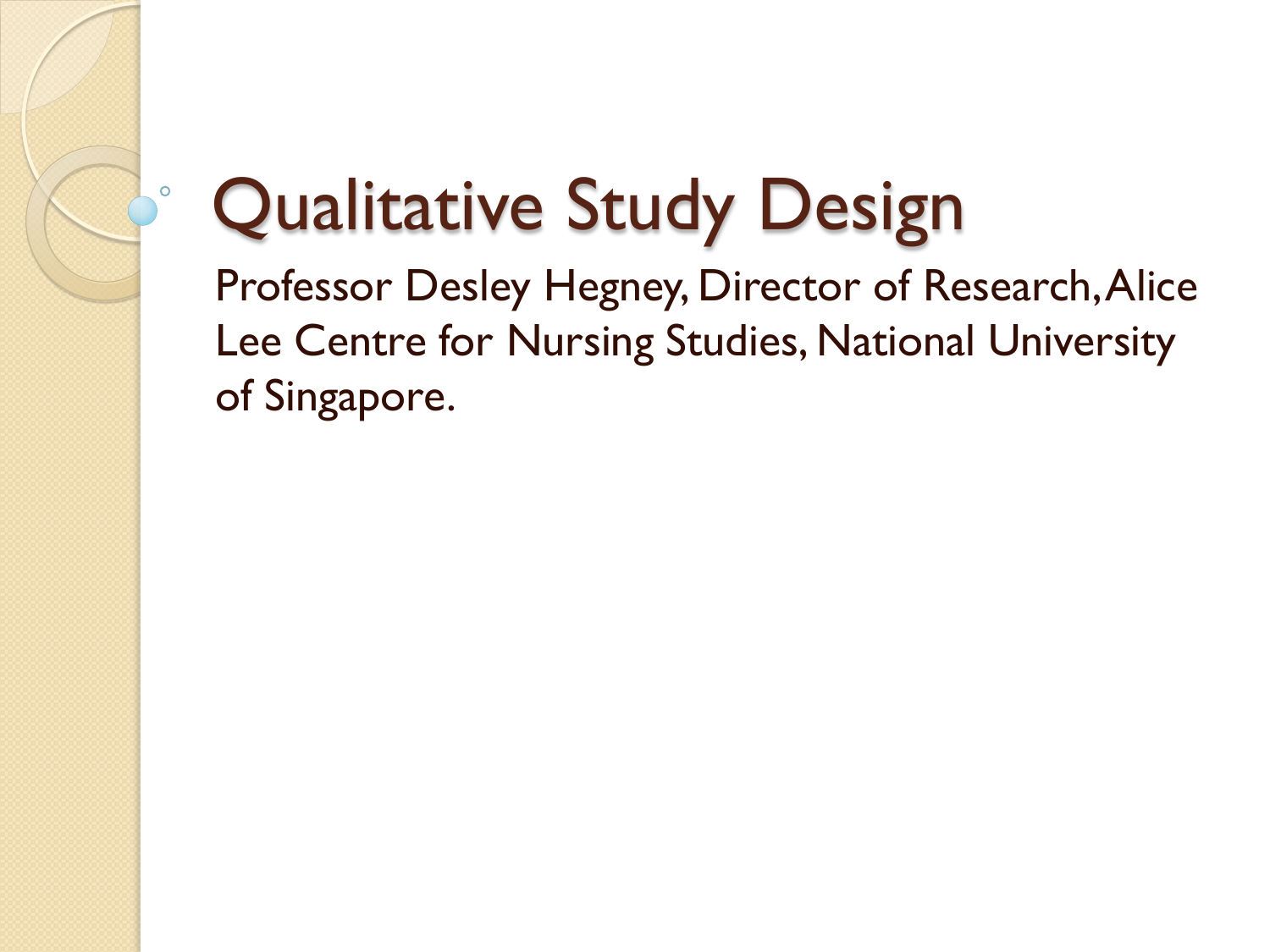# This talk will cover the following

- What is qualitative research
- Characteristics of good research design
- Internal and external validity
- Data collection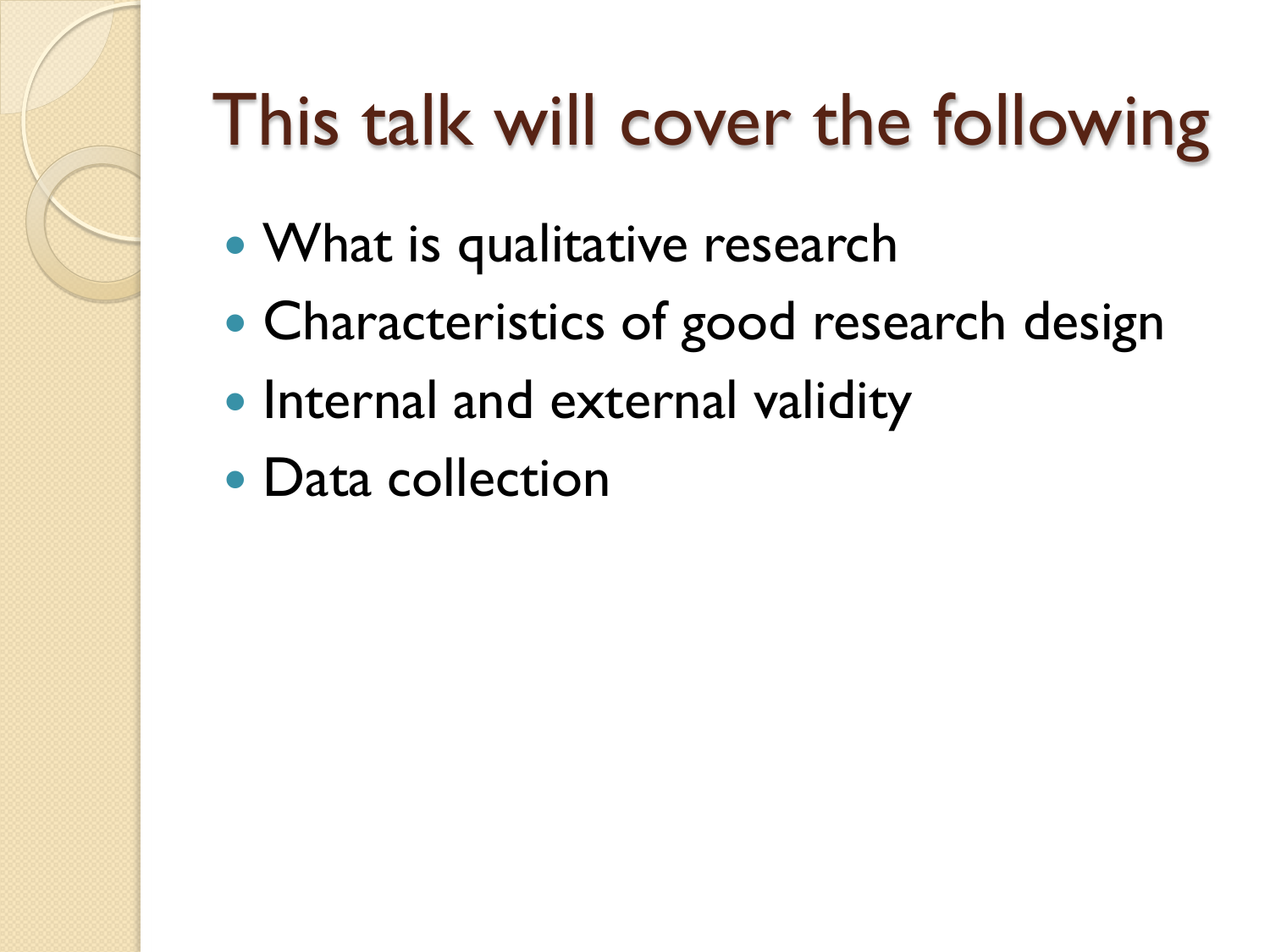# Qualitative Research

- Qualitative and Quantitative research are both scientific ways of knowing the world in which we live
- Research provides the foundations for reports about and representations of "the Other'.
- Participants not subjects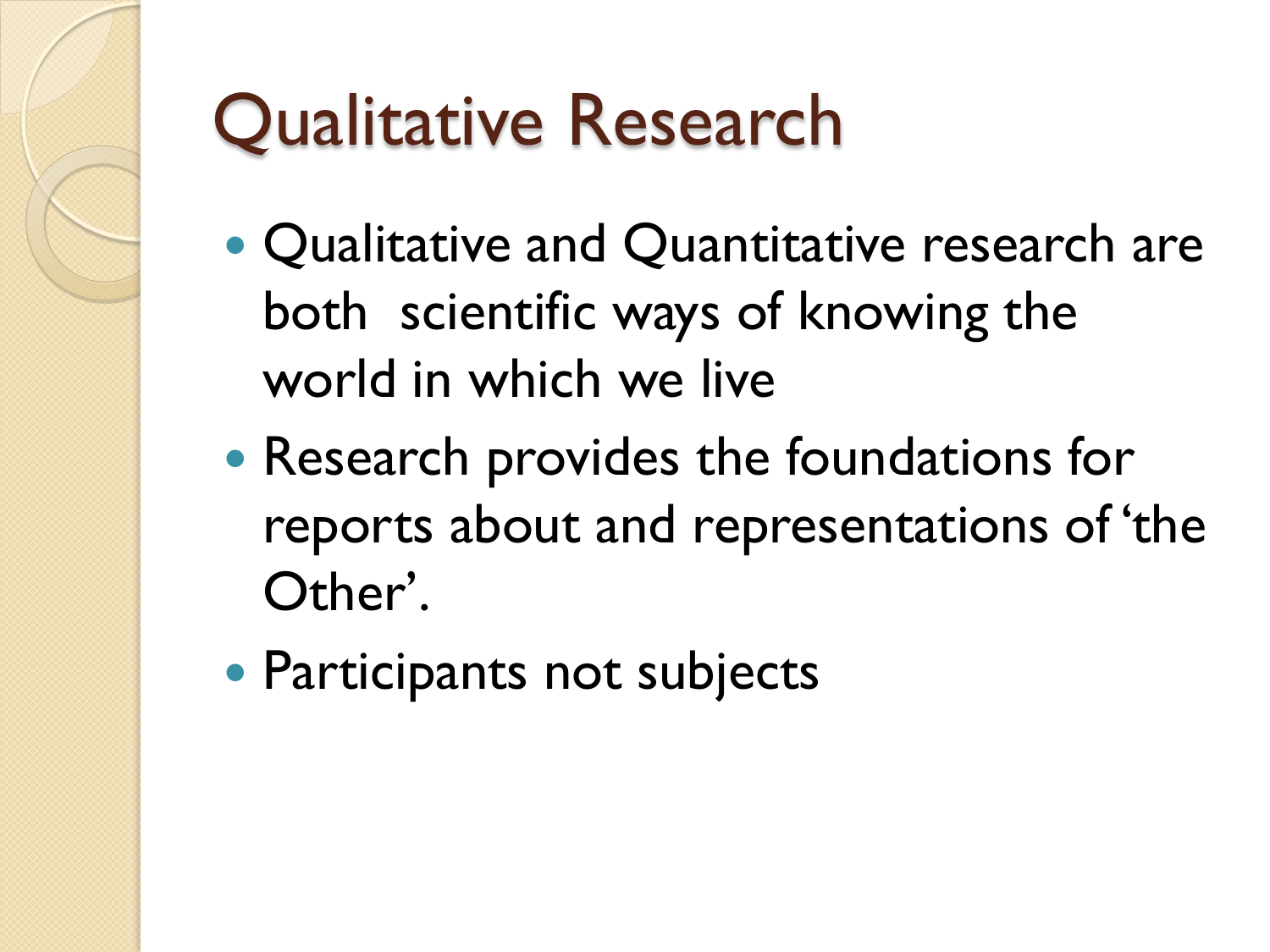

#### Defined as

"Qualitative research is a situated activity that locates the observer in the world. It consists of a set of interpretive, material practices that make the world visible. These practices transform the world. They turn the world into a series of representations, including field notes, interviews, conversations, photographs, recordings and memos to the self. At this level, qualitative research involves an interpretive, naturalistic approach to the world. … (qualitative researchers) study things in their natural settings, attempting to make sense of, or interpret, phenomena in terms of the meanings people bring to them". (Denzin & Lincoln 2005)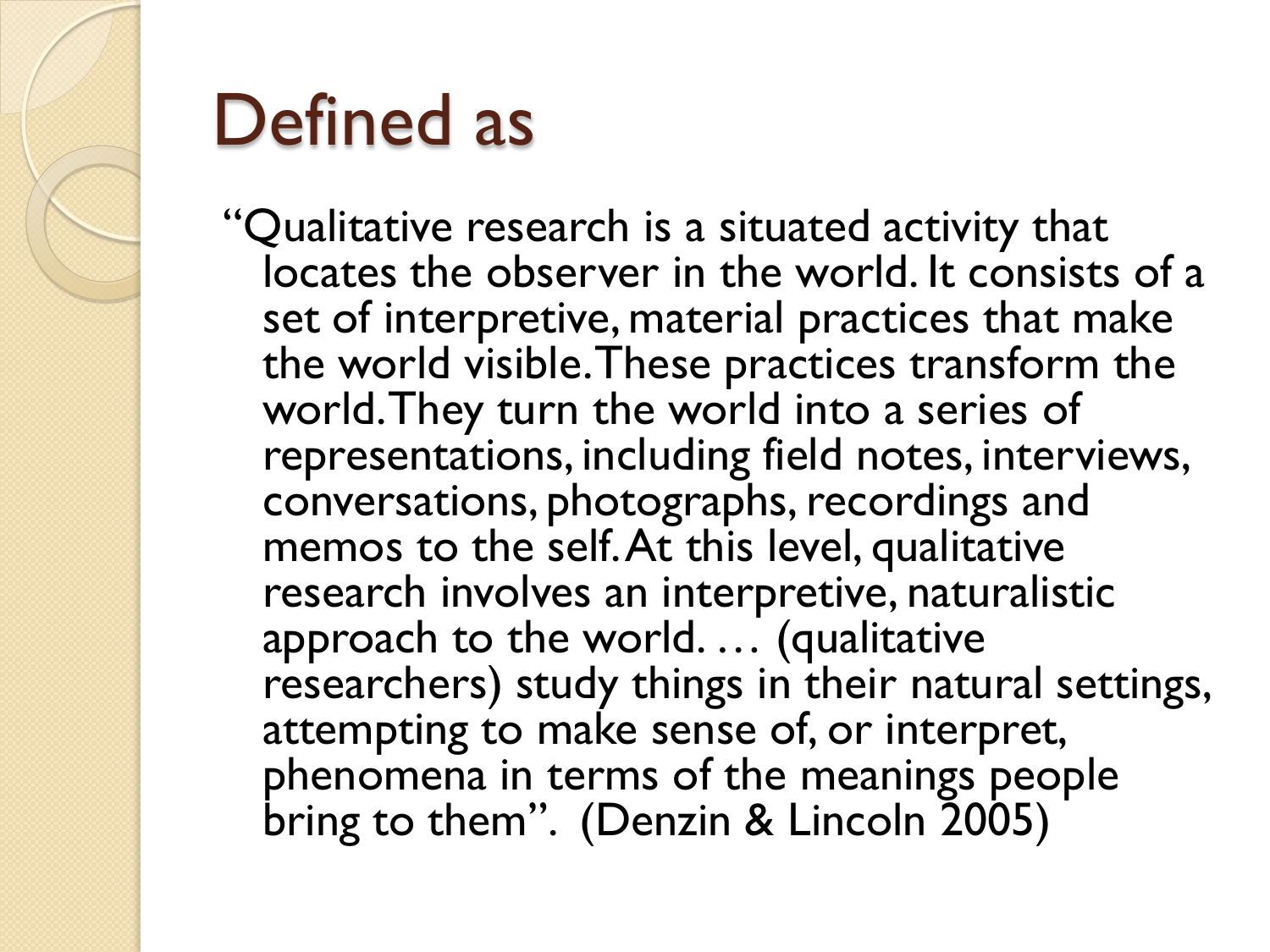# Qualitative Research

- Involves a paradigm shift away from experimental examination, measurement and counting, towards an emphasis on the qualities of phenomena and on processes and meanings in social life
- It questions HOW and WHY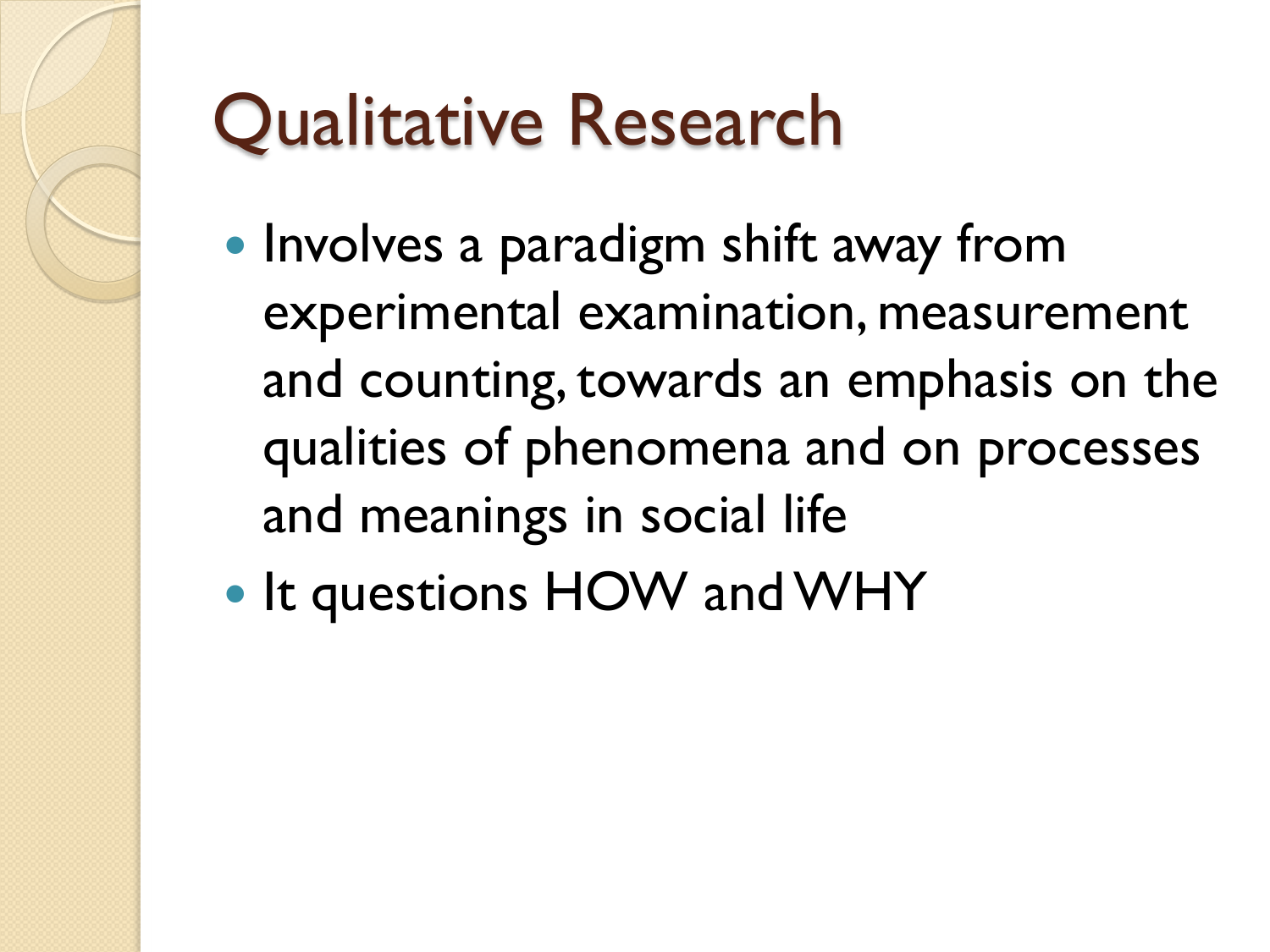

# Principles

- Paradigms or theoretical perspectives
- Methodology
- Method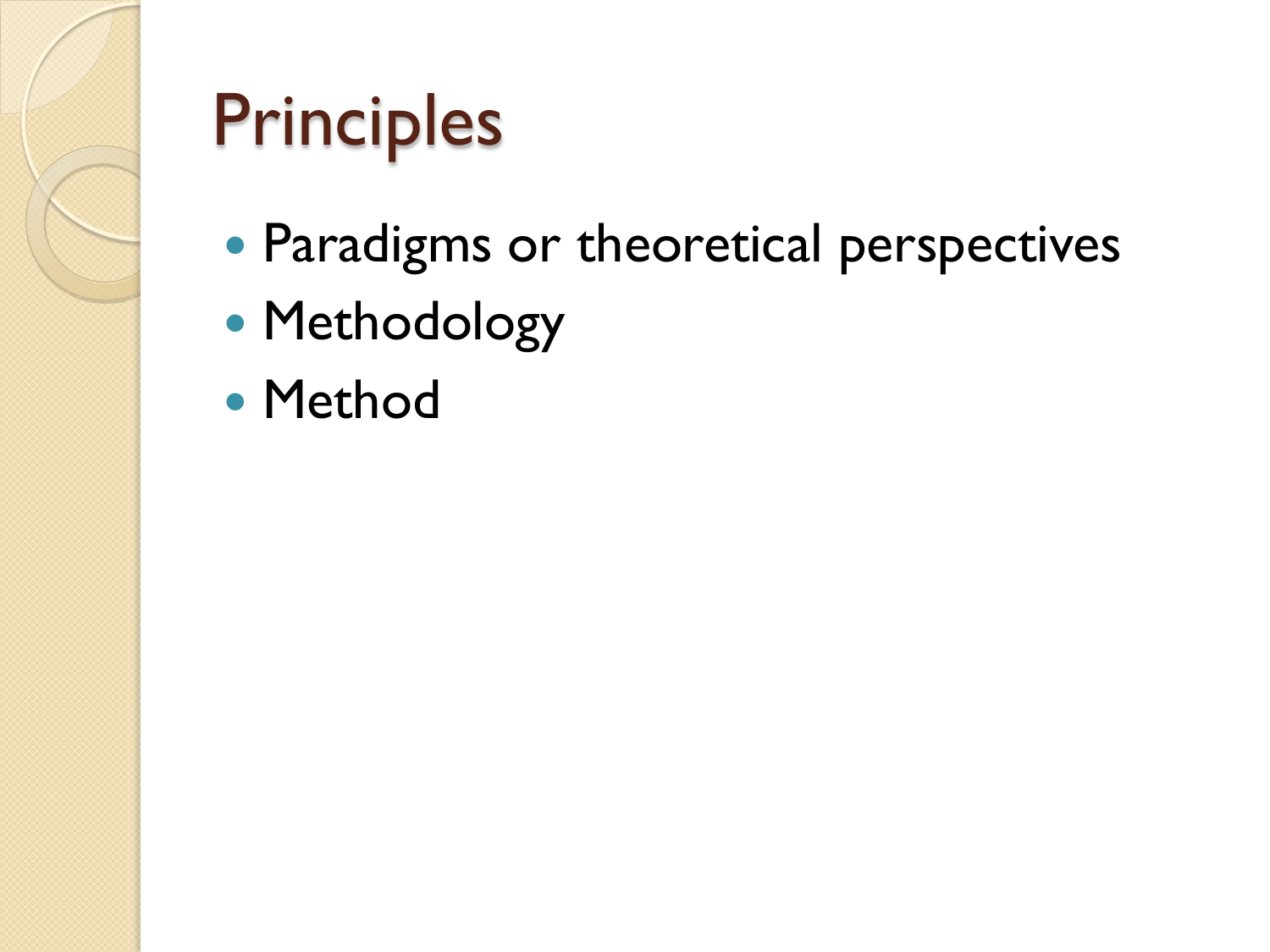# Theoretical Perspectives / Paradigms

- Serves as a model/world view or philosophy which structures knowledge and understanding
- Defines what is to be observed and scrutinized and has questions which probe the field of inquiry
- Positivism, postpositivist
- Constructivist interpretive
- Critical (Marxist, emancipatory)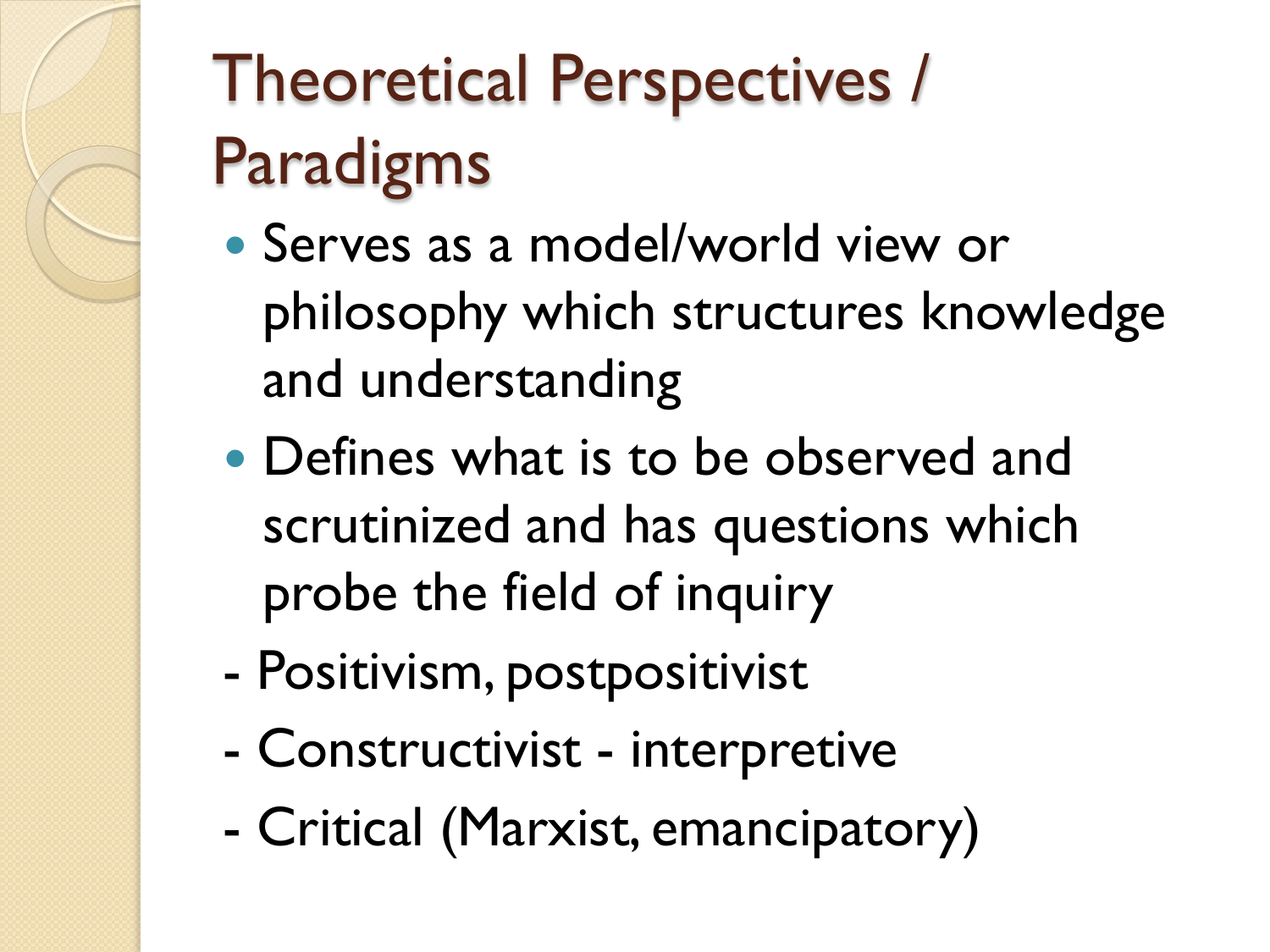

# Methodology

- Case Study
- Ethnography, participant observation, performance ethnography
- Phenomenology, ethnomethodology
- Grounded theory
- Life history, *testimonia*
- **Discourse Analysis**
- **Action and applied research**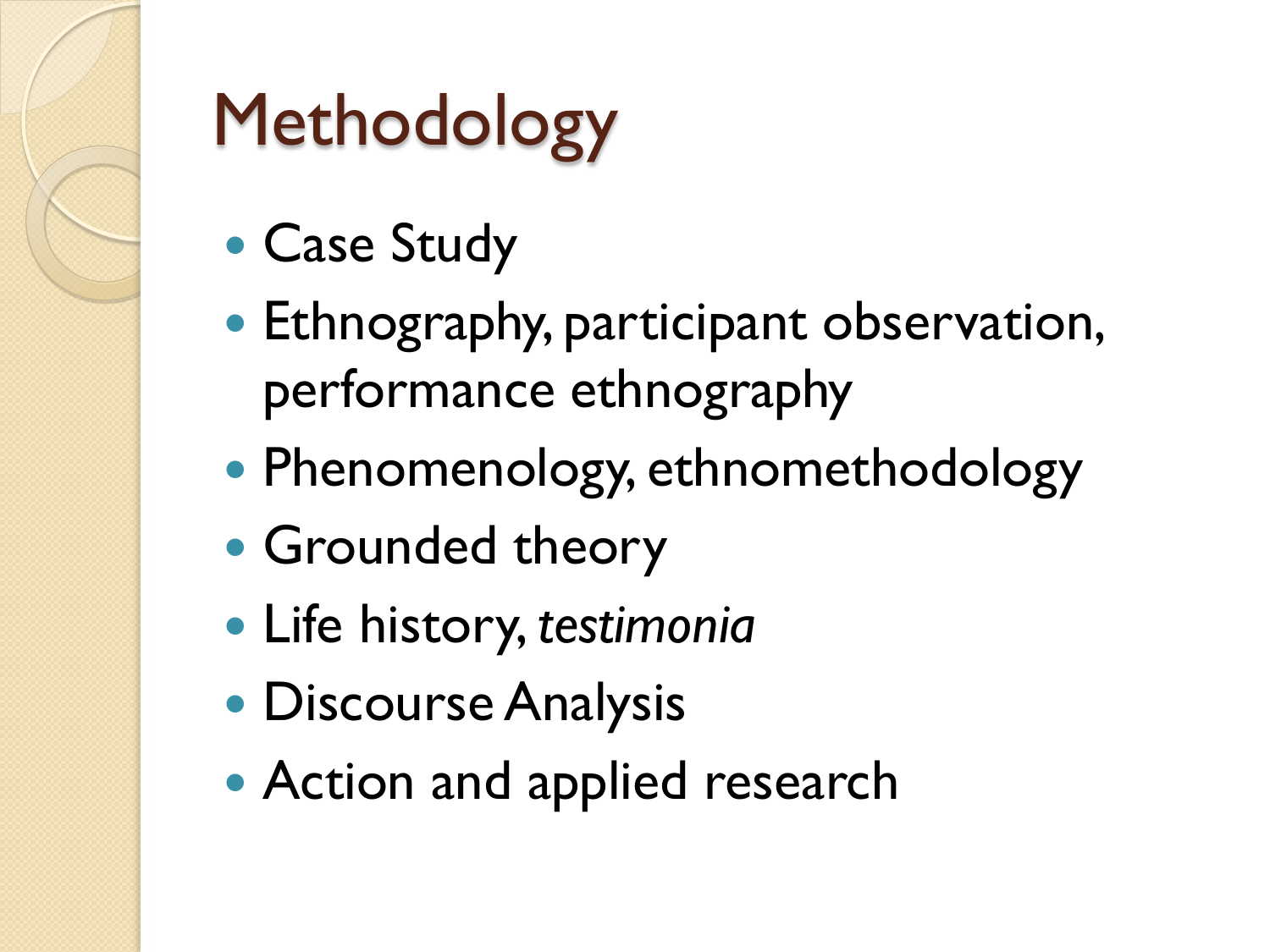# Methods of collecting data

- Interviewing
- Observing
- Artifacts, documents, and records
- Visual methods
- Personal experience
- Focus groups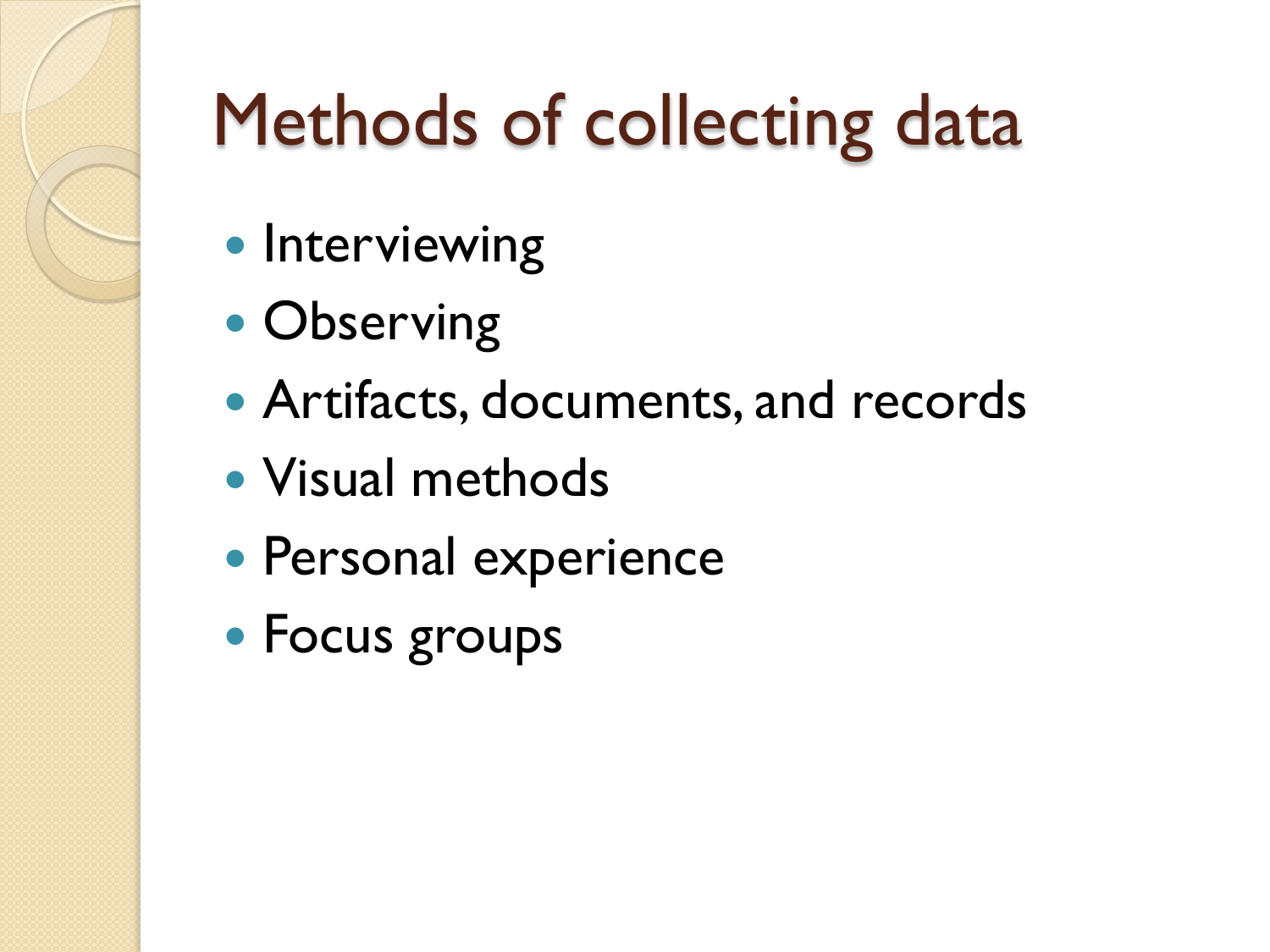

#### Trustworthiness

Are these findings sufficiently authentic (trustworthy, related to the way others construct their social worlds) that I can trust myself to act on their implications; to implement policy or legislation based on them?

• No method can deliver absolute truth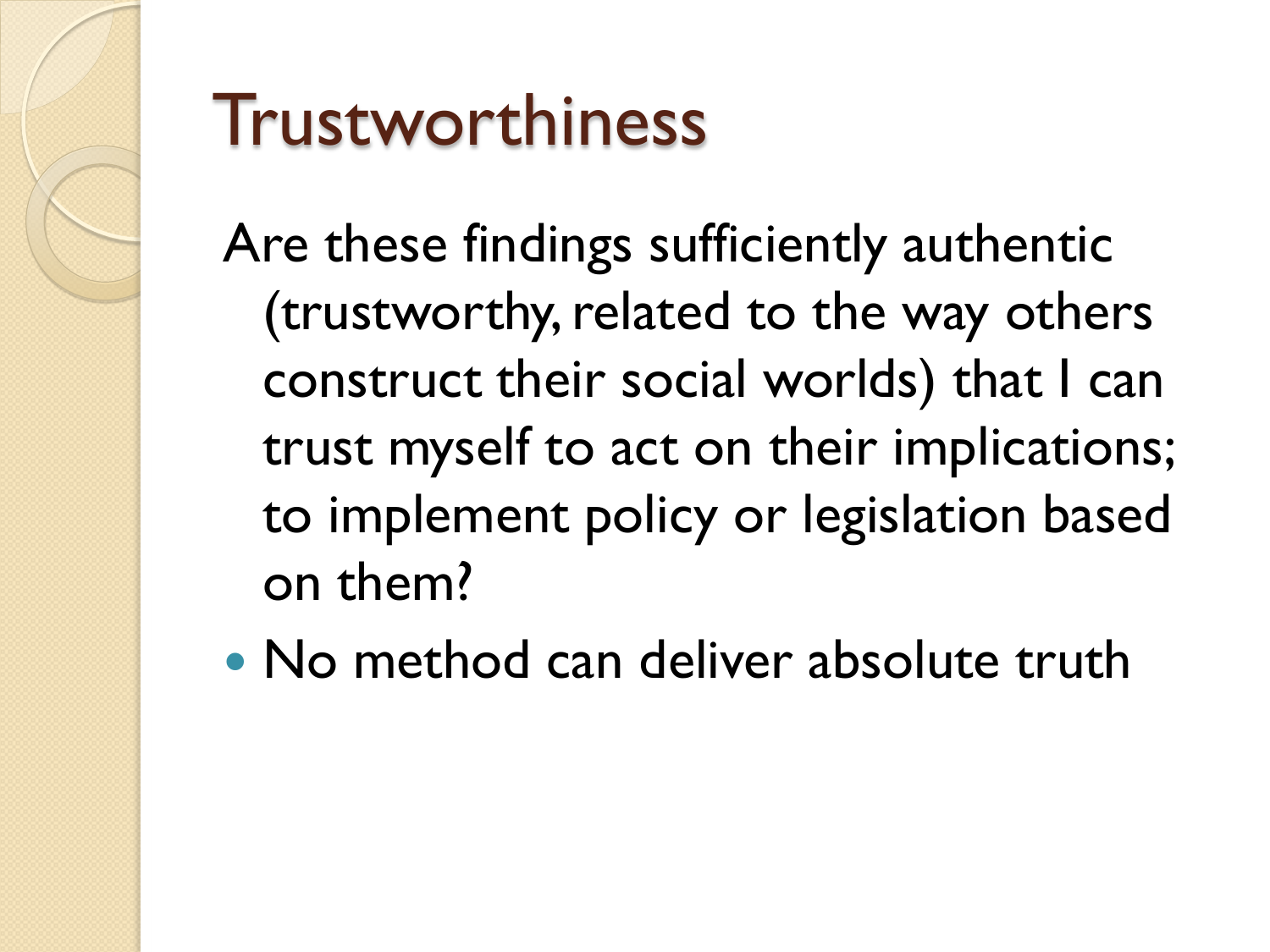

# Trustworthiness

- $\bullet$  Internal validity credibility
- "truth value" field/personal journal; tape recording, thematic log, auditing transcript – purposeful sampling, constant comparison, member checking, triangulation, audit trail.
- External validity transferability fittingness – simultaneous literature review – purposeful sampling, 'thick' description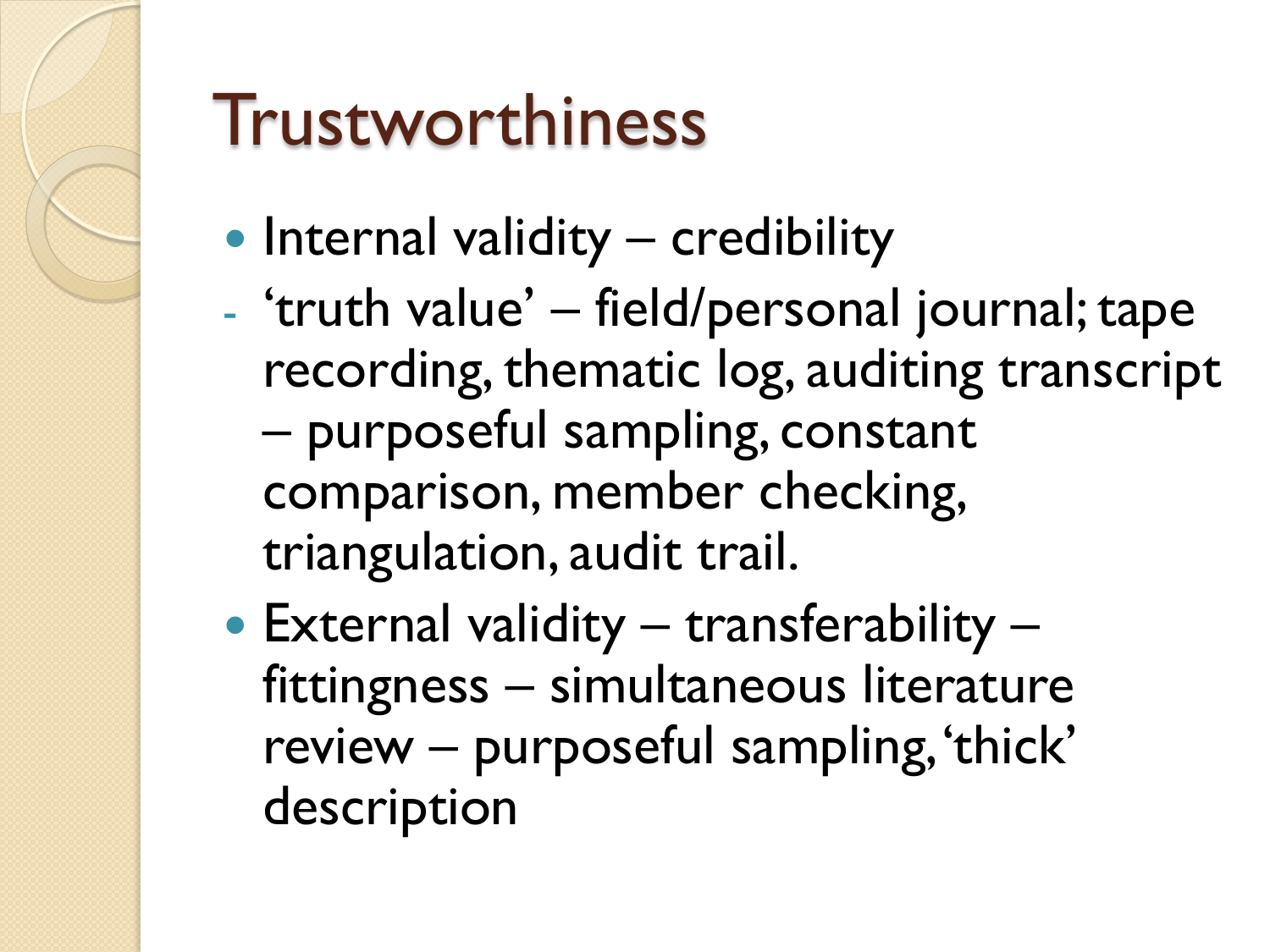# Rigor/Trustworthiness

- Reliability dependability auditability consistency – field journal, transcript, triangulation, peer review, audit trail
- Objectivity confirmability neutrality field journal, audit trail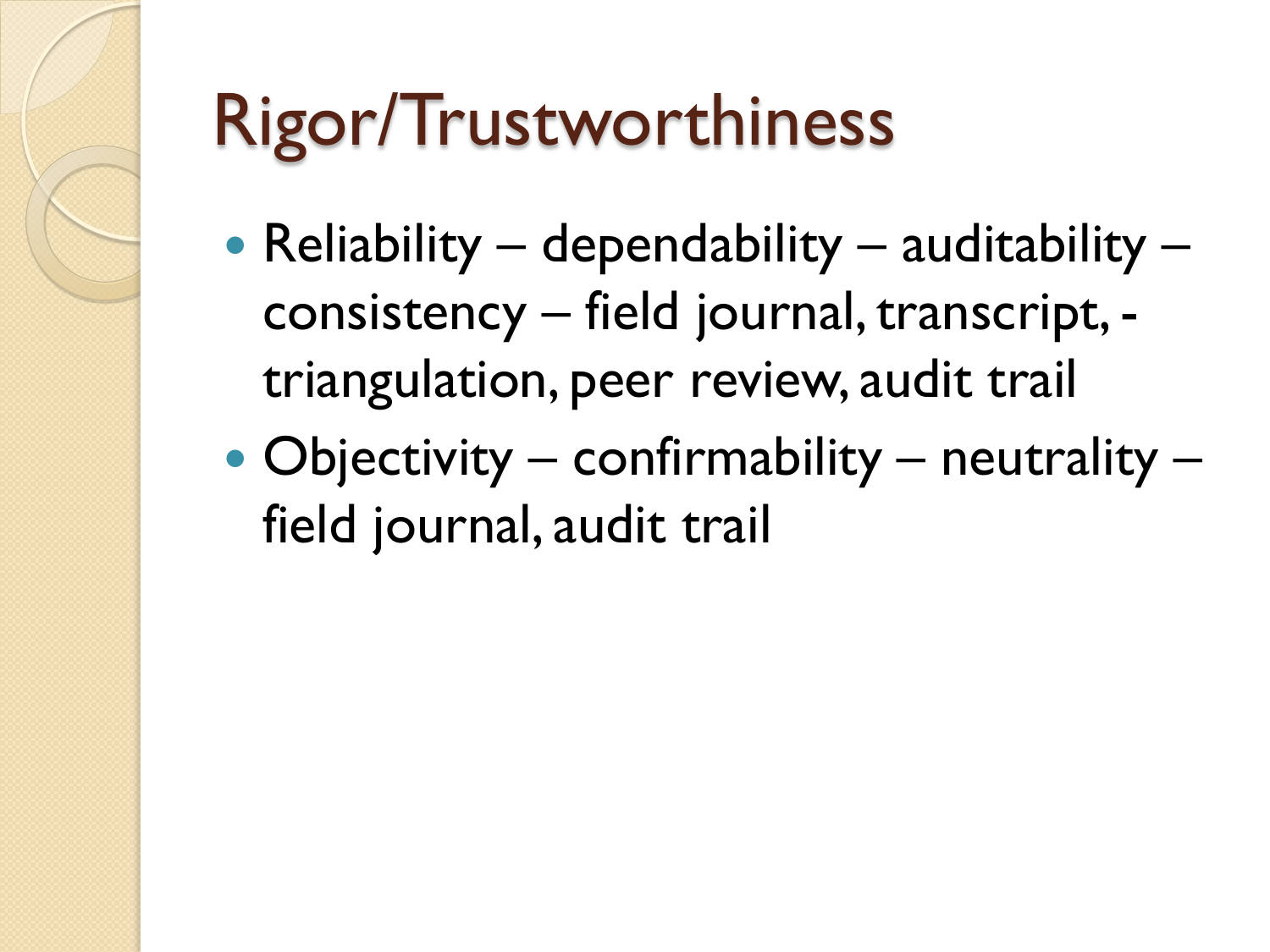# Sampling

- No hard or fast rules
- 10-20 (data sources) when looking for disconfirming evidence or trying to achieve maximum variation (some say 12- 20)
- Purposeful
- Data saturation
- Storing Data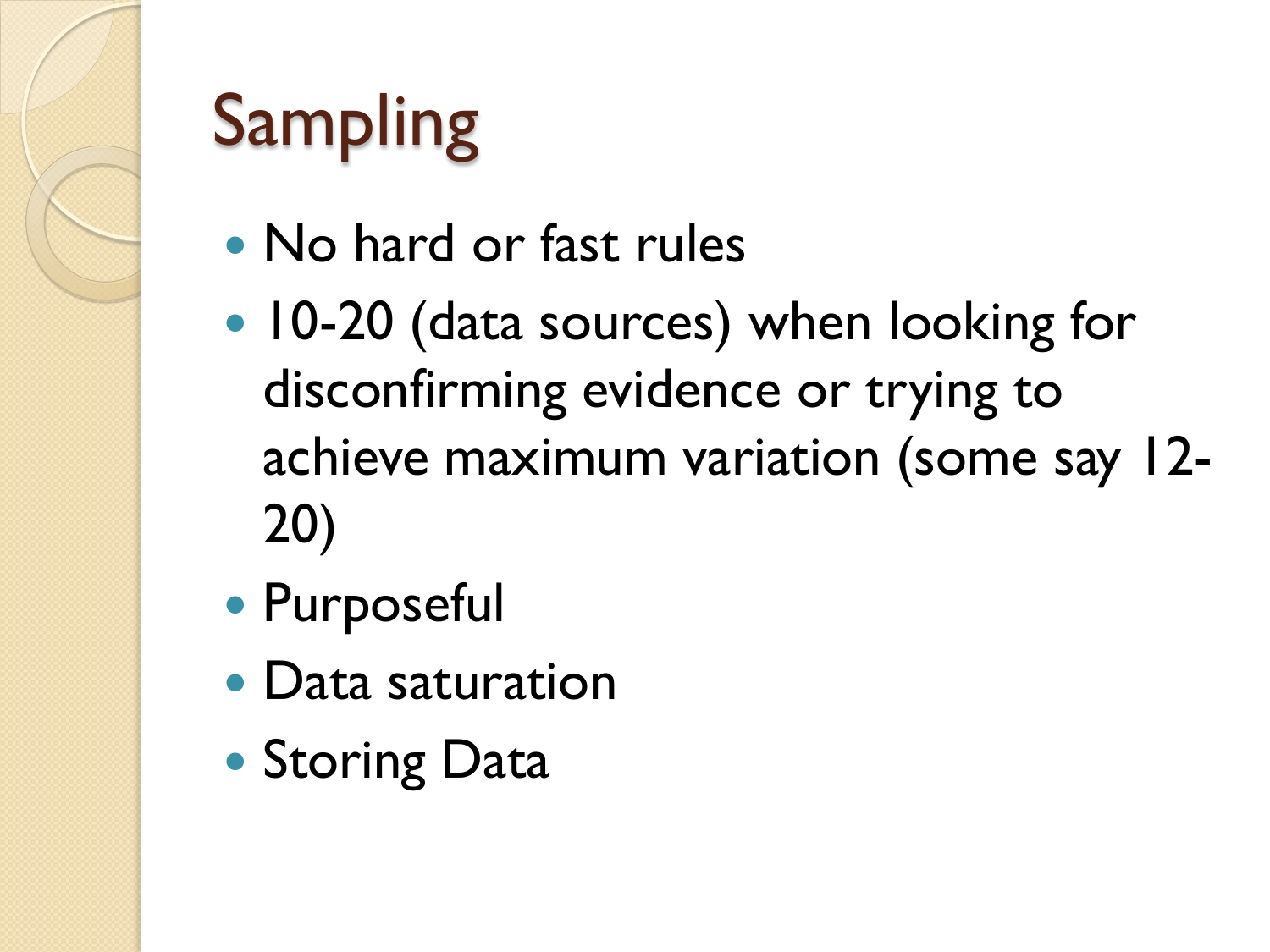

#### Conclusion

- Many constructs of qualitative research
- Continues to evolve
- Not just one 'qualitative research'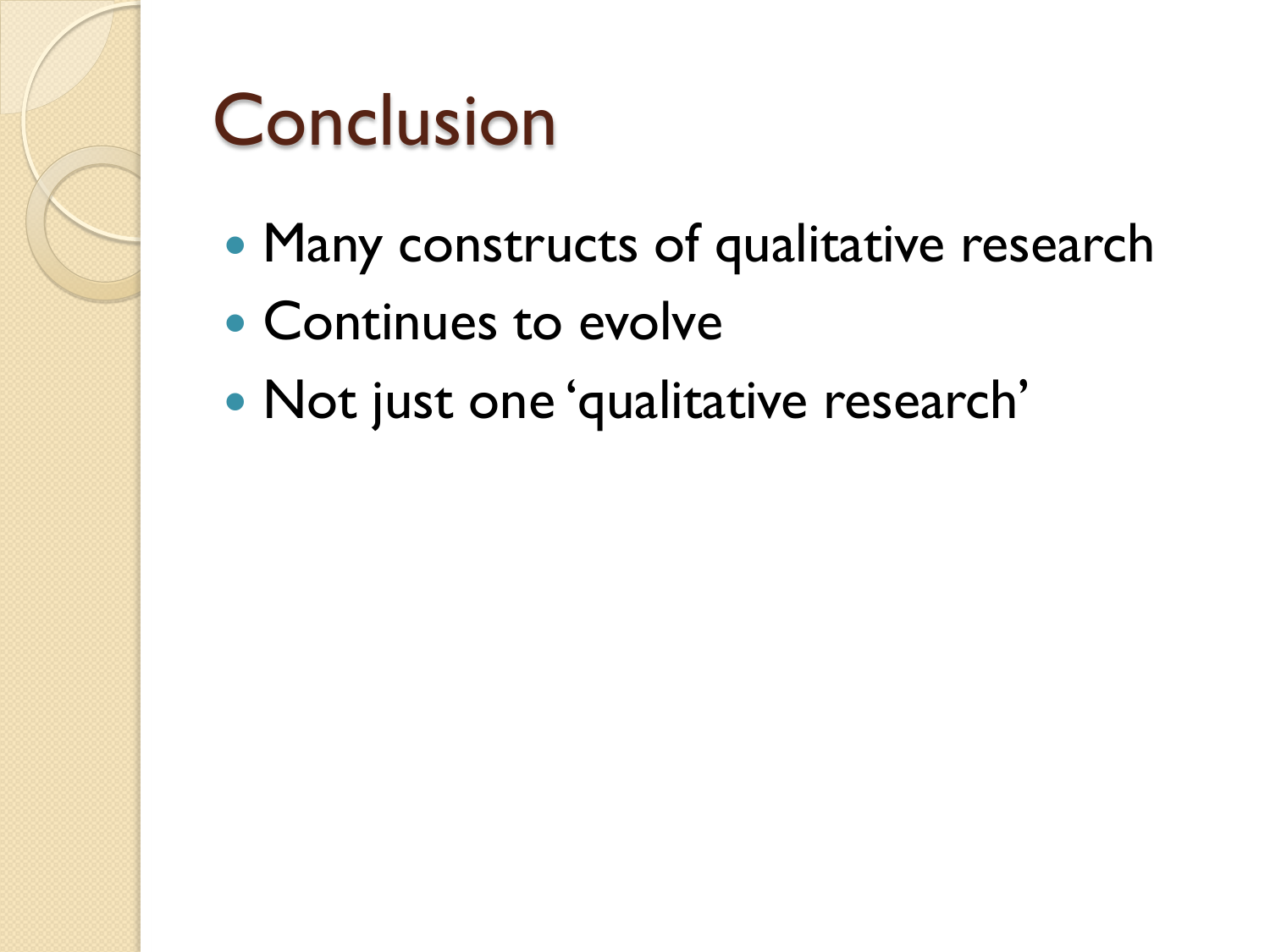

#### Conclusion

#### Qualitative 'truth'

- 'Truth' lies in gaining an understanding of the action, beliefs and values of others, from within the participant's frame of reference. This frame is believed to have been socially and historically constructed, and to be deliminated by the researcher's views, context and time.
- 'Truth' lies in the reality constructed by the interaction of the researcher and the researched.